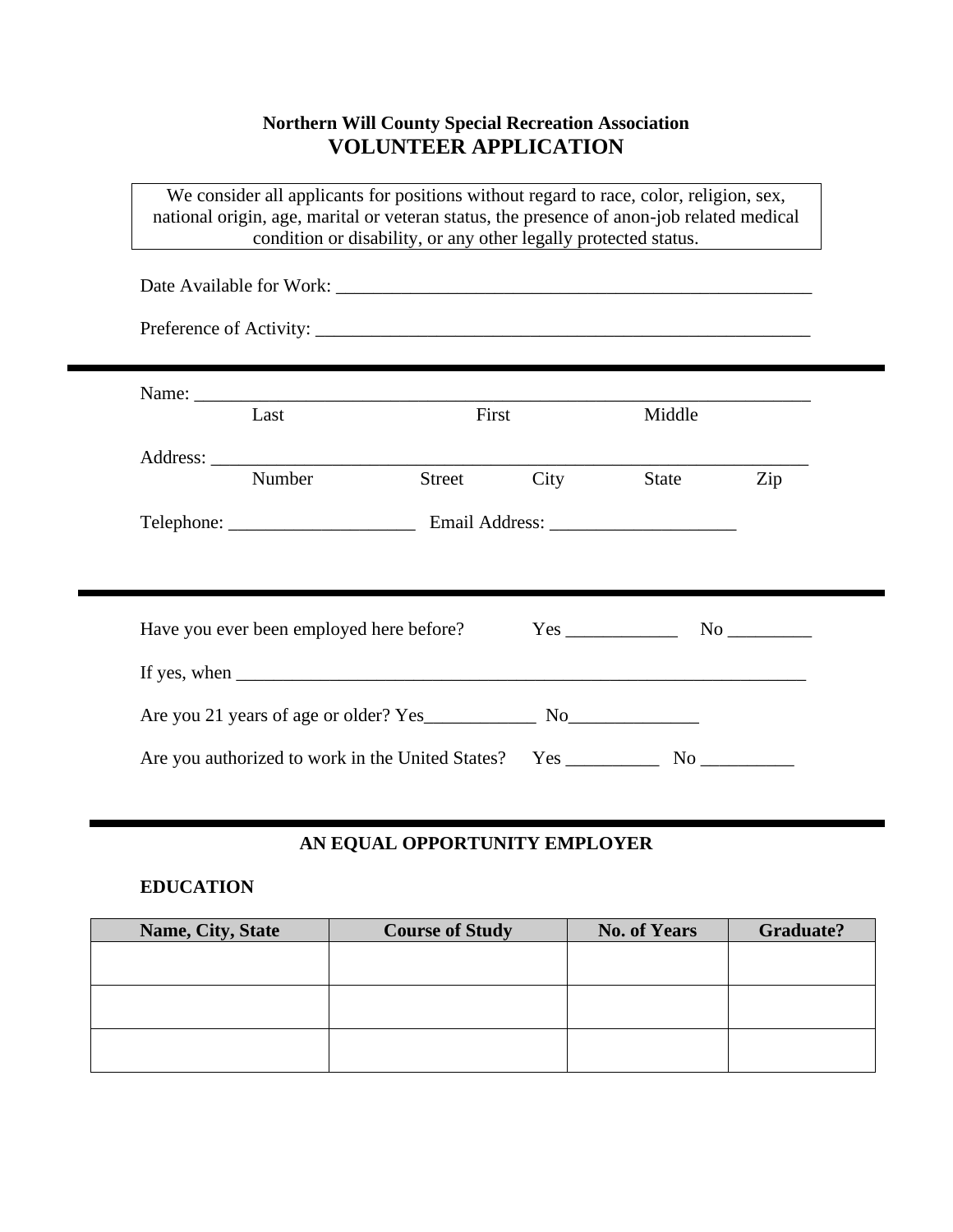# **EMPLOYMENT EXPERIENCE (LIST MOST RECENT FIRST)**

| <b>Name of Company</b>    | <b>Job Title</b>        | <b>Date Employed</b> |    |
|---------------------------|-------------------------|----------------------|----|
|                           |                         | <b>From</b>          | To |
| <b>Address</b>            | City, State, ZIP        |                      |    |
| <b>Supervisor's Name</b>  | <b>Telephone Number</b> |                      |    |
| <b>Duties</b>             |                         |                      |    |
| <b>Reason for Leaving</b> |                         |                      |    |
| <b>Name of Company</b>    | <b>Job Title</b>        | <b>Date Employed</b> |    |
|                           |                         | <b>From</b>          | To |
| <b>Address</b>            | City, State, ZIP        |                      |    |
| <b>Supervisor's Name</b>  | <b>Telephone Number</b> |                      |    |
| <b>Duties</b>             |                         |                      |    |
| <b>Reason for Leaving</b> |                         |                      |    |

### **PERSONAL REFERENCES**

| <b>Name</b> | <b>Address</b> | <b>Years</b><br><b>Known</b> | Telephone #<br><u>the company of the company of the company of the company of the company of the company of the company of the company of the company of the company of the company of the company of the company of the company of the company</u> |
|-------------|----------------|------------------------------|-----------------------------------------------------------------------------------------------------------------------------------------------------------------------------------------------------------------------------------------------------|
|             |                |                              |                                                                                                                                                                                                                                                     |
|             |                |                              |                                                                                                                                                                                                                                                     |
|             |                |                              |                                                                                                                                                                                                                                                     |

Please list any special classes, qualifications, or experience working with individuals with disabilities:

<u> 1980 - Johann Barbara, martin amerikan basar dan basa dan basar dan basar dalam basa dalam basa dan basa dan</u>